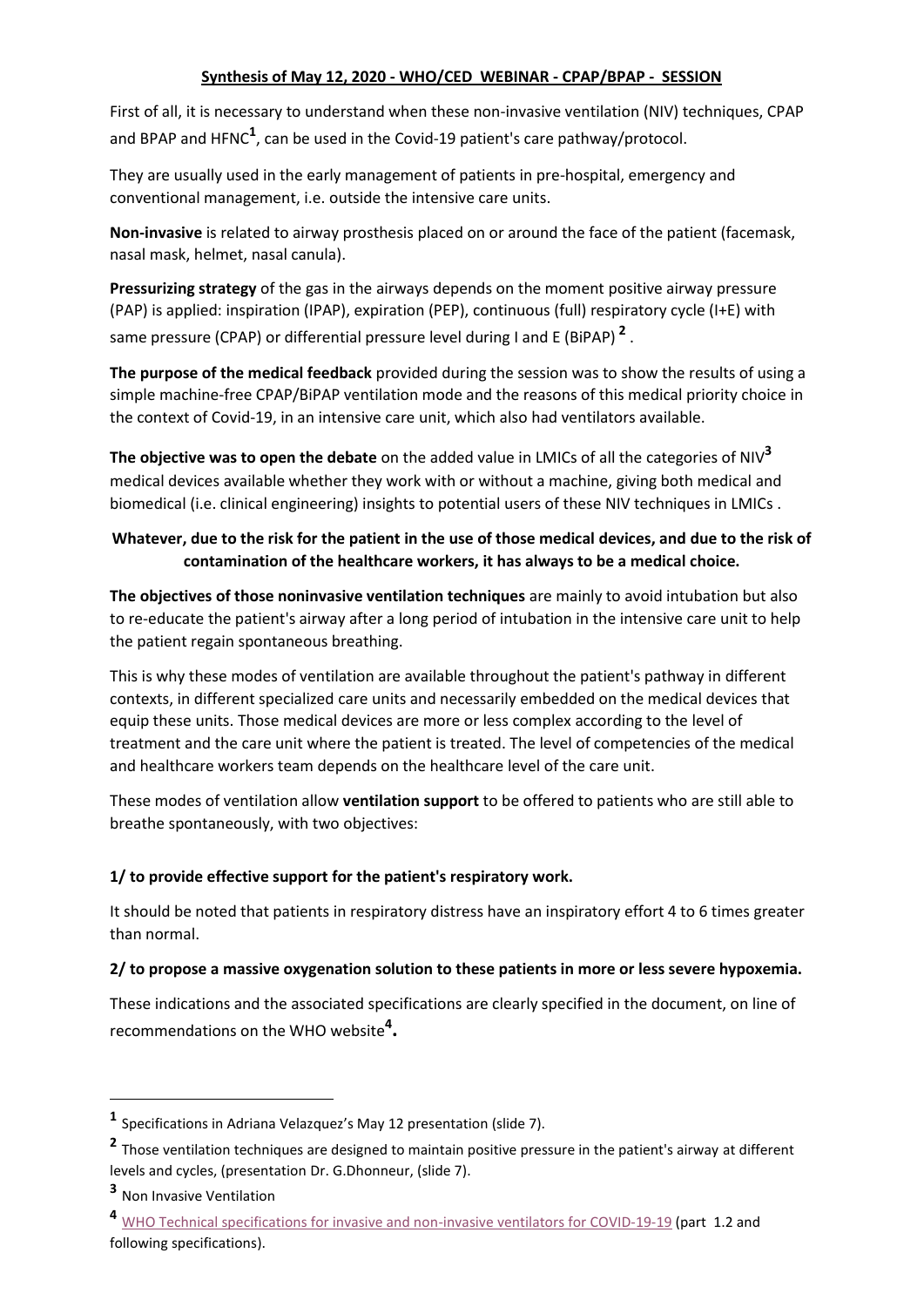# **These ventilation modes can be proposed to Covid-19 patients in 2 principal ways:**

# **1/ either by medical devices which are more or less complex ventilators**

# advantages:

# **Equipped with intelligent electronics and multi-parameters sensor, and monitors requiring a power supply (electricity) plus pressurized medical gas (Air and O2) supply.**

They allows to keep a continuous feedback on patient treatment settings, and to be able to monitor some physiologic parameters, to set alarm limits, and to dispose of automatic alarms of the operating system. They do not consume more than 10 l/min of air or O2 to operate.

# Disadvantages, (especially in BiPAP mode):

a/ control of the machine via the parameters setting. Those parameters are medical prescriptions and require high skills of the nursing staff, not equally distributed in the care units which are not familiar with intensive care practices. Continuous settings and adjustment of parameters. Sensitivity of the trigger of inspiratory aid, positive pressurization slope, inspiratory Plax,...

b/ Negative effects due to the complexity of the embedded algorithms which make parameter setting choices difficult.

# Two non-exhaustive examples:

- The setting of the level of the inspiratory aid trigger to decrease the respiratory work without causing self-triggering,

- The setting of the "Cycling" which is adjusted according to the value of the expiratory flow (usually when it reaches 25% of the patient's peak inspiratory flow). In case of early cycling (>25%), the inspired tidal volume is decreased and thus the inspiratory effort can be increased.

c/ they are expensive, also demanding and expensive in terms of maintenance, and not particularly available in the LMICS.

**It could be suitable for the LMICs but not very well adapted to the means, infrastructure and organization of care in LMICs. Therefore its application in LMICs requires a complete training for users and high level maintenance skills.** 

# **2/ either by medical devices which are much simpler to implement and do not require machines to operate and more or less well indicated for LMICs<sup>5</sup> .**

**Note:** it is important to specify that all these devices are **non-intelligent passive medical devices not requiring energy supply, but just pressurized medical gas (Air and O2) supply**

There are venturi valves, high flow systems with nasal cannulas, and free flow valves.

# **Like ventilators they are subject to the effective regulations in the countries where they are available and have all the guarantees of quality assurance due to the certification process of medical devices**.

These oxygenation techniques are generally administered to patients by complete sets which include the central device, valve or nasal cannulas as well as single-use or reusable accessories enabling them to operate (masks, filters, tubes, connectors, peep valves, fittings, etc.). Those accessories can be captive equipment accessories or standard ones i.e. which can be purchased independently of the manufacturer of the device.

**<sup>5</sup>** Dr. Gilles Dhonneur's presentation (slide 9)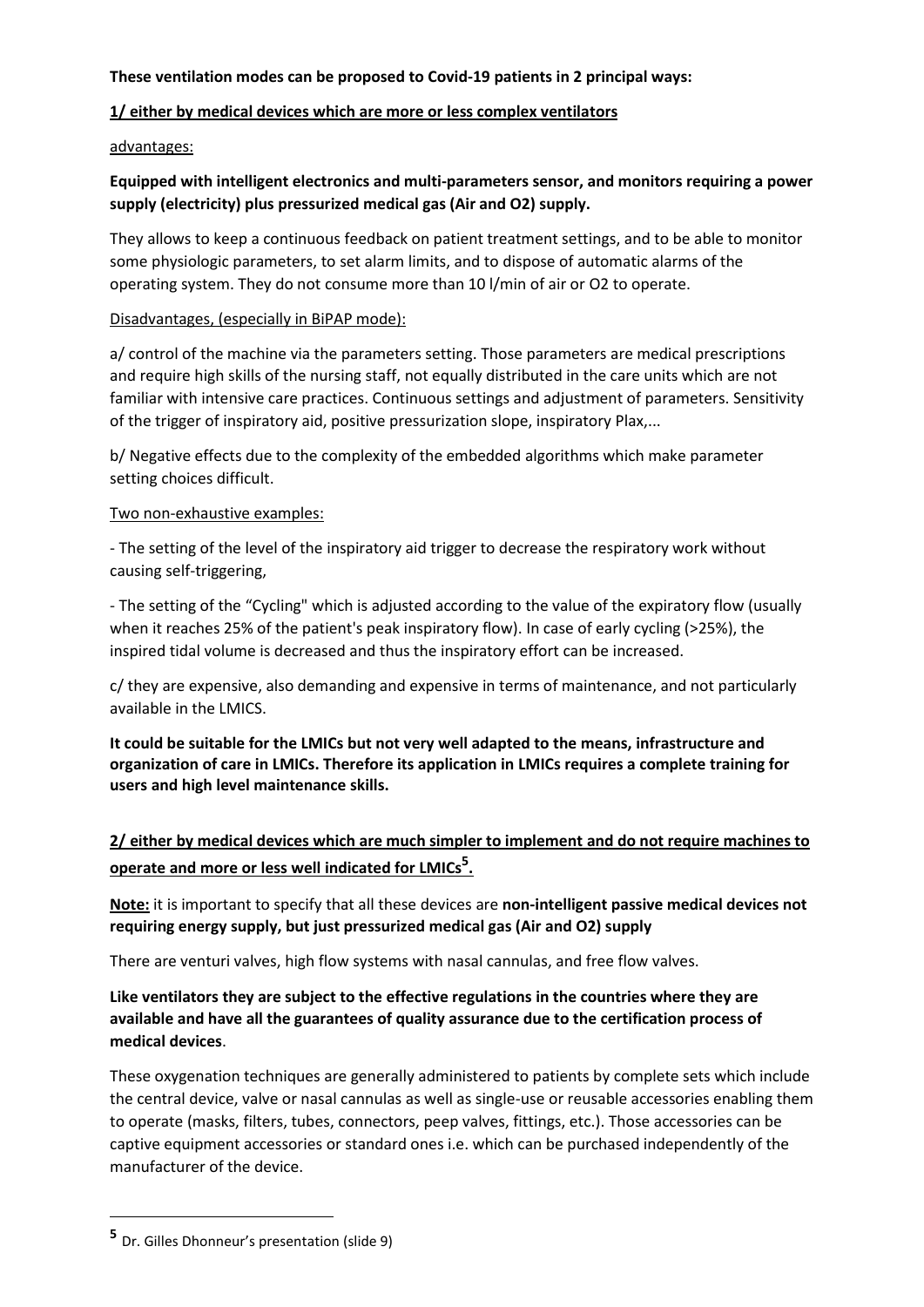The following analyses are valid only in the context of Covid-19 and are the sole responsibility of their authors. They are proposed from the angle of the 2 objectives mentioned in introduction.

# **It does not in any way replace the user's manual of each device, and the use of these medical devices must always be under the responsibility of a physician.**

Their main advantage is that there is **no need to adjust processing parameters taking into account complex algorithms that require high healthcare workers skills.**

For all these devices, performance is left to the discretion of physicians. But oxygen supply in hospitals is a real problem for Sub-Saharan African countries. And Oxygen consumption of these medical devices is high 15 to 60 l/min, and does not allow a direct use with the oxygen concentrators widely distributed in the LMICs and particularly in Africa (10 l/min).

**Attention:** Except for HFNC, The pressure drop generated by the addition of an HME filter may result in a drop in performance that would make it unsuitable for some patients. It is therefore necessary to monitor the evolution of the condition of these patients in order to avoid delaying intubation indications too long.

#### **a/ Venturi valves**

Moreover, the technology embedded in those devices is based on the Bernoulli Effect which permanently draws air from the outside towards the patient's airways during all the respiratory cycle. These valves are generally equipped with 2 inlets, one to create the venturi effect and one to increase the FIO2. They operate with a peep valve.

**Pressure**: Oxygen or air inlet pressure must be around 45 PSI

**Flow rates:** depending on the FIO2 setting and the peep wanted, between 15 to 40 l/min.

**PEEP:** from 0 to 20 cm H2O. Settings depending on the medical prescription.

advantages:

Effectiveness in emergency situations in some of the first affected countries by coronavirus Covid-19and to cope with the shortage of ventilators, with oxygenation and respiratory assistance in CPAP mode.

#### **Medical protocols of use available**

**The only setting to be managed is the gas or oxygen flow rate. The only parameter to monitor is the oxygen saturation of the patient**. If possible the cardiac frequency.

In order to secure the risks of "aerolization" of viral particles, a helmet can be used. To prevent risks of CO2 rebreathing, see the manufacturer recommendations.

More details in this video **<https://youtu.be/5gzzn0hj4Fk>**

There is one brand new innovating medical device that solves the problem with dualconnection masks and a HME filter on the expiratory circuit.

More details in this video **<https://youtu.be/o6WkHwUl4U8> <sup>6</sup>**

**It could be suitable for the LMICs in the Covid-19 context with a good oxygenation but with a high oxygen consumption for LMICS, in Covid-19 clinical indication, and some no standard accessories. No maintenance required.**

**<sup>6</sup>** Adriana Velazquez's May 12 presentation (slide 9)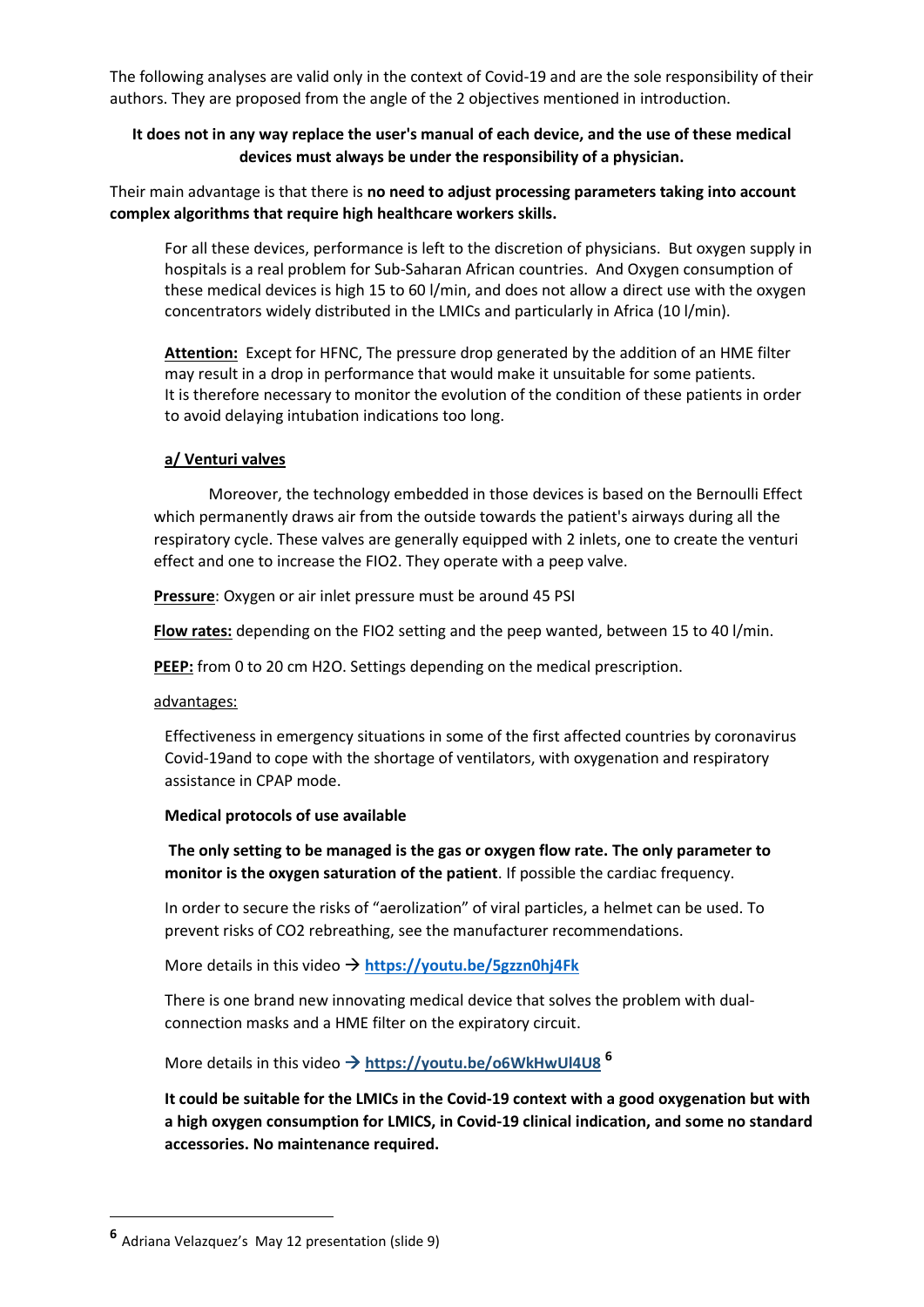#### **b/ High Flow Nasal cannula**

The objective of this device is to improve arterial oxygenation. The probe use to deliver O2 is different from NIV Masks, it's a nasal cannula. HFNC delivers humidified and rewarmed 02, at very high flow O2: 30 to 60 L/min. It's an open system that generates nasopharyngeal turbulences resulting in pressure generation in the pharynx: That's why it is called the "Pep effect".

**Pressure**: Oxygen or air inlet pressure must be greater than 60 PSI.

**Flow rates:** depending on the FIO2 setting and the peep wanted, greater than 60l/min

**PEEP:** the high flow rate generates a "peep effect" between 4 and 8 cm H2O.

#### Advantages:

Very effectiveness on the oxygenation side. HFNC generates also a large alveolar-pharynx O2 gradient that promotes an incoming escalator flow for O2 transfer and ascendant outgoing flow for CO2. It can operate in addition to a CPAP/BPAP ventilator. More details in this video  $\rightarrow$  https://voutu.be/\_rTq99Y8T\_w

#### **Medical protocols of use available**

**The only setting to be managed is the gas or oxygen flow rate. The only parameter to monitor is the oxygen saturation of the patient.** If possible the cardiac frequency.

**It could be suitable for the LMICs in the Covid-19 because of its very helpful clinical indications. It requires at least one electric heater-humidifier to operate to protect the patient's sinuses due to the high flow rates of 02 involved. Very high consumption of O2. Maintenance of the electric heater-humidifier is required.**

# **c/ Free flow valves "Boussignac" type**

For free flow valves, "Boussignac" type", the on-board technology is different and is based on theories of fluid mechanics used in particular in the design of jet turbines.

The turbulence generated in the center of the tube creates a virtual valve in an open system that makes it possible to provide patients with available flow rates of around 300 liters per minute without drawing air from the outside into the patient's airway**<sup>7</sup>** .

**Pressure**: Oxygen or air inlet pressure must be around 45 PSI

**Flow rates:** depending on the peep wanted, between 15 to 30 l/min.

**PEEP:** from 0 to 10 cm H2O, according to the available medical protocols in the Covid-19 context. Settings depending on the medical prescription.

# Advantages

1

As this is an open system, any excess airway pressure is instantly evacuated to the outside, thus preventing any risk of barotrauma (Boussignac Niv CPAP, page 2).

**Unlike CPAP mode ventilators which control the patient airways parameters, it is the patient's pathophysiological characteristics that use and control the system in the most natural and appropriate way.** More details in this video **[https://youtu.be/xd1urg\\_mJ6M](https://youtu.be/xd1urg_mJ6M)**

**Medical protocols of use available**

**<sup>7</sup>** Afib [Boussignac NIV CPAP, for a contamination-free NIV](https://www.afib.asso.fr/images/AFIB/Actualite/Echos_du_biomed/CORONAVIRUS/International_Afib_Circle_-Boussignac_NIV_CPAP_ENG.pdf)